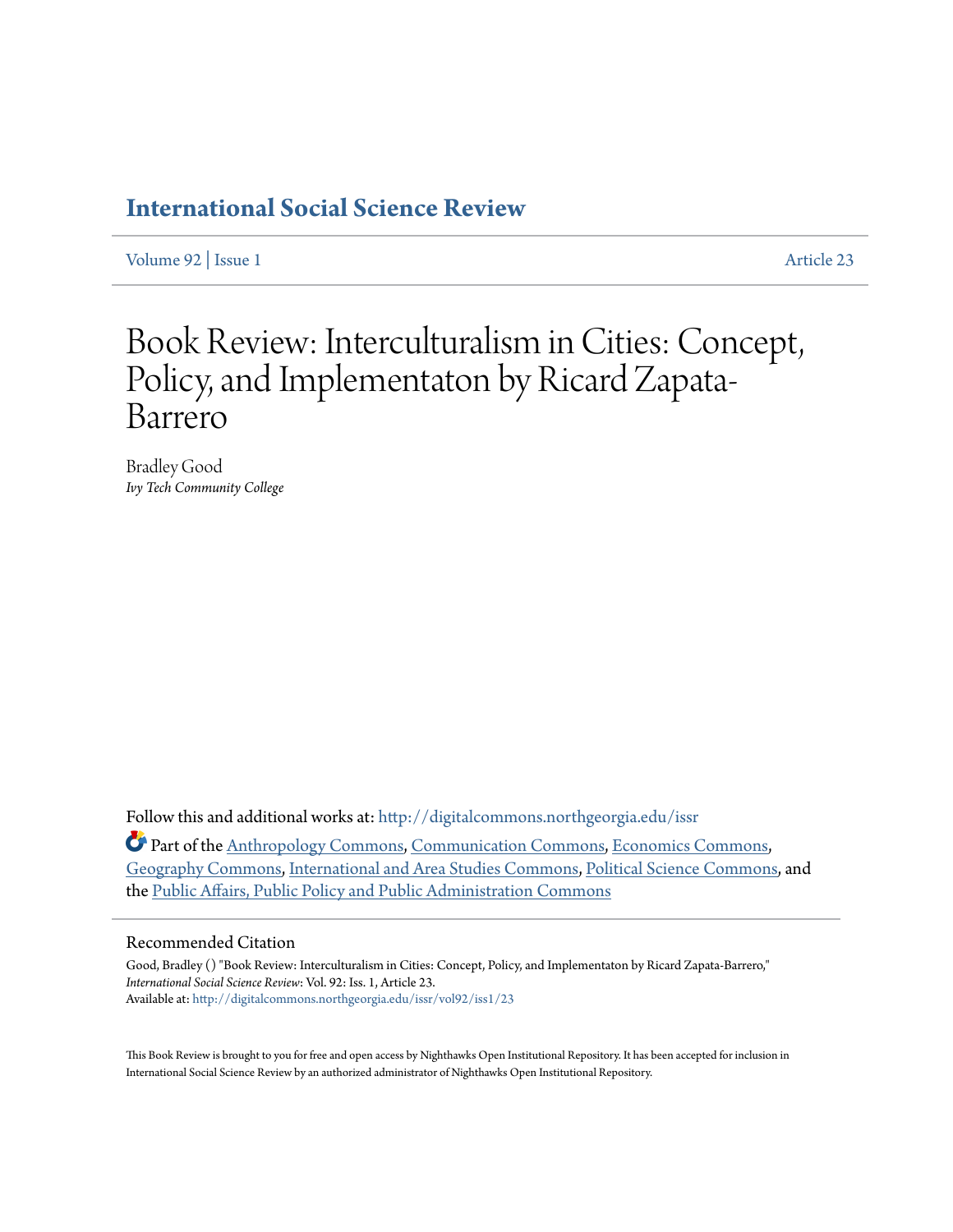## **Zapata-Barrero, Ricard, ed.** *Interculturalism in Cities: Concept, Policy, and Implementaton.* **Northampton: Edward Elgar, 2015. xvi + 200 pages. Hardcover, \$110.00.**

*Interculturalism in Cities: Concept, Policy, and Implementation* is a highly useful addition to current integration and immigration literature, applicable to a wide range of social science disciplines. Represented within this text are articles from political scientists, urban planning experts, sociologists, and public policy specialists. These various papers come together to provide a picture of interculturalism as both a theoretical concept and a functional policy. Scholarly research on this topic is still in its infancy and currently "occurring at a largely rhetorical level" which makes this book very valuable to the field (p. viii). Theories of interculturalism abound, but very little work has been done on how these ideas can be applied in real-world contexts, in either governmental policy or local implementation. Zapata-Barrero and the other authors of the book take a major step toward advancing this goal.

The articles in *Interculturalism in Cities: Concept, Policy, and Implementation* are split into two main sections: (1) From Concept to Policy (Chapters 1-5), and (2) From Policy to Implementation (Chapters 6-10). This underscores the main purpose of the book, which is to take the concept of interculturalism out of the abstract and into the practical. In Part 1, political scientist Zapata-Barrero addresses major holes in the current intercultural paradigm. Specifically he provides a theoretical framework for encouraging interaction between different groups. Political scientists Caponio and Ricucci discuss the merits of interculturalism as a successful tool to guide policy at a local or city level. Rocher, also a political scientist, compares and contrasts governmental diversity policy in Montreal and Barcelona. Wood, an urban planning specialist, discusses how cities can facilitate interaction among diverse groups through adjusting their physical infrastructure. Cantle, an honorary professor of politics, ends the first section of the book by bridging the gap between theory and implementation.

In Part 2 of the book, Ludwinek, a research manager for the European Foundation for the Improvement of Living and Working Conditions (EUROFOUND), begins the application section by discussing European understandings of diversity, as shown through mass surveys conducted by her organization. Economist Wagner measures the effectiveness of intercultural policies, while Guidikova, the Council of Europe's Intercultural Cities program manager, discusses the advantages of diversity. Political scientist Triandafyllidou and law professor Ulasiuk focus on how the media can promote integration. Finally, Harell, a political scientist, provides a discourse on how to measure diversity outcomes in primary and secondary schools.

*Interculturalism in Cities: Concept, Policy, and Implementation* greatly advances our scientific knowledge of interculturalism by beginning the conversation on how this theoretical concept can be, and has already been, applied. Yet, the book also includes some significant deficiencies. Too great of a focus is placed on city government and local institutions, with not